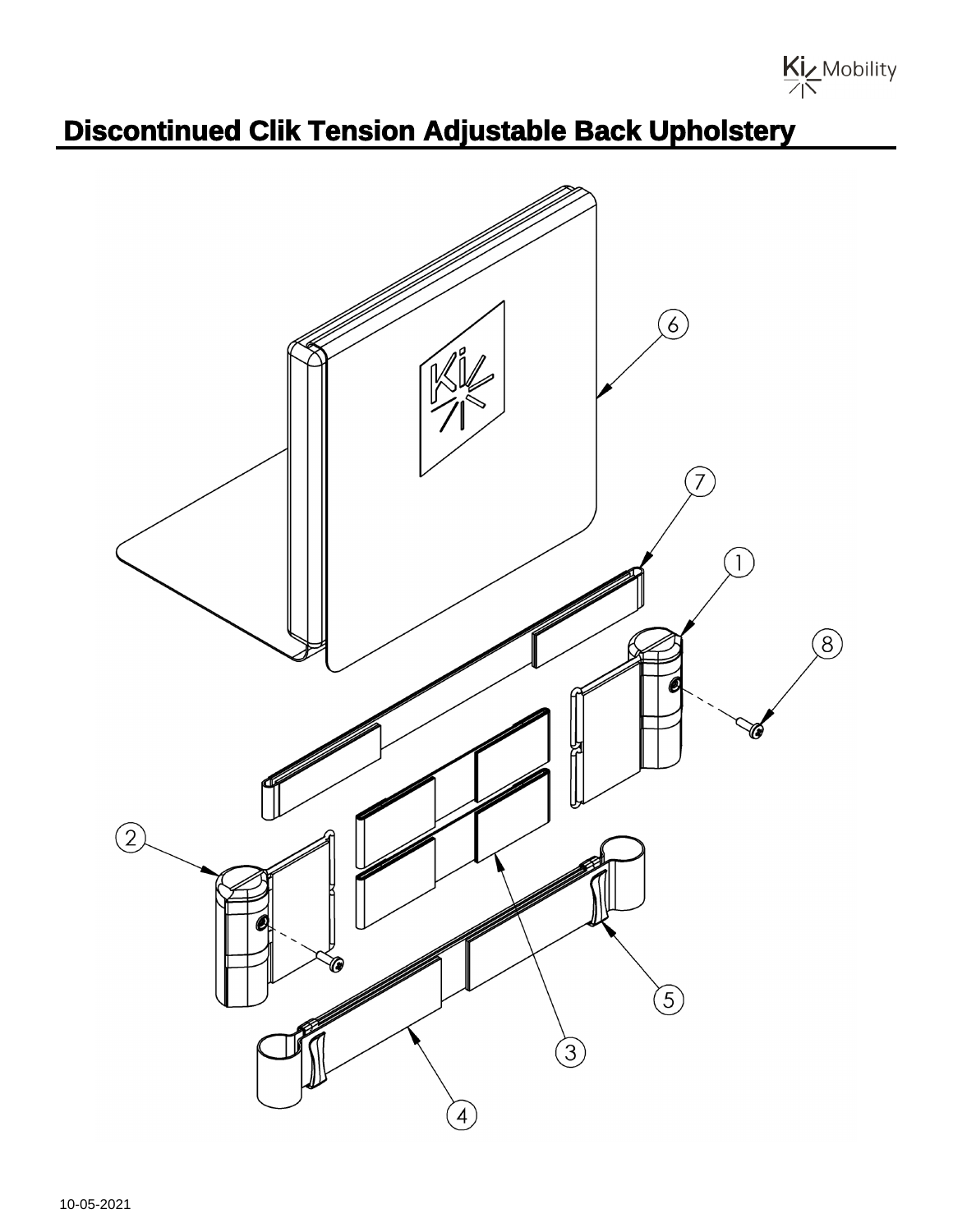Tension Straps (7a-7d) are used with the combination of Fold Down Push Handle and Tension Adjustable Back Upholstery. <p>Straps are based on chair width.

| <b>Item Number</b> | <b>Part Number</b> | <b>Description</b>                                                                                | Quantity       | <b>Retail</b> |
|--------------------|--------------------|---------------------------------------------------------------------------------------------------|----------------|---------------|
| 4a                 | 002534             | Back Upholstery Strap 21.3"                                                                       | 2              | \$12.61       |
|                    |                    | Used on 10" chair widths or 11" chair widths with Height<br>Adjustable 1" Inward Offset backposts |                |               |
| 4 <sub>b</sub>     | 002535             | Back Upholstery Strap 23.3"                                                                       | $\overline{2}$ | \$12.61       |
|                    |                    | Used on 11" chair widths or 12" chair widths with Height<br>Adjustable 1" Inward Offset backposts |                |               |
| 4 <sub>c</sub>     | 002536             | Back Upholstery Strap 25.3"                                                                       | 2              | \$15.76       |
|                    |                    | Used on 12" chair widths or 13" chair widths with Height<br>Adjustable 1" Inward Offset backposts |                |               |
| 4d                 | 002537             | Back Upholstery Strap 27.3"                                                                       | $\overline{2}$ | \$15.76       |
|                    |                    | Used on 13" chair widths or 14" chair widths with Height<br>Adjustable 1" Inward Offset backposts |                |               |
| 4e                 | 002538             | Back Upholstery Strap 29.3"                                                                       | 2              | \$15.76       |
|                    |                    | Used on 14" chair widths or 15" chair widths with Height<br>Adjustable 1" Inward Offset backposts |                |               |
| 4f                 | 002539             | Back Upholstery Strap 31.3"                                                                       | $\overline{2}$ | \$15.76       |
|                    |                    | Used on 15" chair widths or 16" chair widths with Height<br>Adjustable 1" Inward Offset backposts |                |               |
| 4g                 | 002540             | Back Upholstery Strap 33.3"                                                                       | $\overline{2}$ | \$15.76       |
|                    |                    | Used on 16" chair widths or 17" chair widths with Height<br>Adjustable 1" Inward Offset backposts |                |               |
| 5                  | 102736             | Quick-Slip Keeper                                                                                 | 4              | \$2.68        |
| 6a                 | 002485             | Backrest Cover 10" Rigid x 9-12"                                                                  | 1              | \$202.57      |
| 6 <sub>b</sub>     | 002486             | Backrest Cover 10" Rigid x 11-14"                                                                 | 1              | \$202.57      |
| 6c                 | 002487             | Backrest Cover 10" Rigid x 13-16"                                                                 |                | \$202.57      |
| 6d                 | 002488             | Backrest Cover 10" Rigid x 15-18"                                                                 | 1              | \$202.57      |
| 6e                 | 002489             | Backrest Cover 11" Rigid x 9-12"                                                                  | 1              | \$213.08      |
| 6f                 | 002490             | Backrest Cover 11" Rigid x 11-14"                                                                 | 1              | \$213.08      |
| 6g                 | 002491             | Backrest Cover 11" Rigid x 13-16"                                                                 | 1              | \$213.08      |
| 6h                 | 002492             | Backrest Cover 11" Rigid x 15-18"                                                                 | 1              | \$213.08      |
| 6i                 | 002493             | Backrest Cover 12" Rigid x 9-12"                                                                  | 1              | \$213.08      |
| 6j                 | 002494             | Backrest Cover 12" Rigid x 11-14"                                                                 | 1              | \$213.08      |
| 6k                 | 002495             | Backrest Cover 12" Rigid x 13-16"                                                                 | 1              | \$213.08      |
| 61                 | 002496             | Backrest Cover 12" Rigid x 15-18"                                                                 | 1              | \$213.08      |